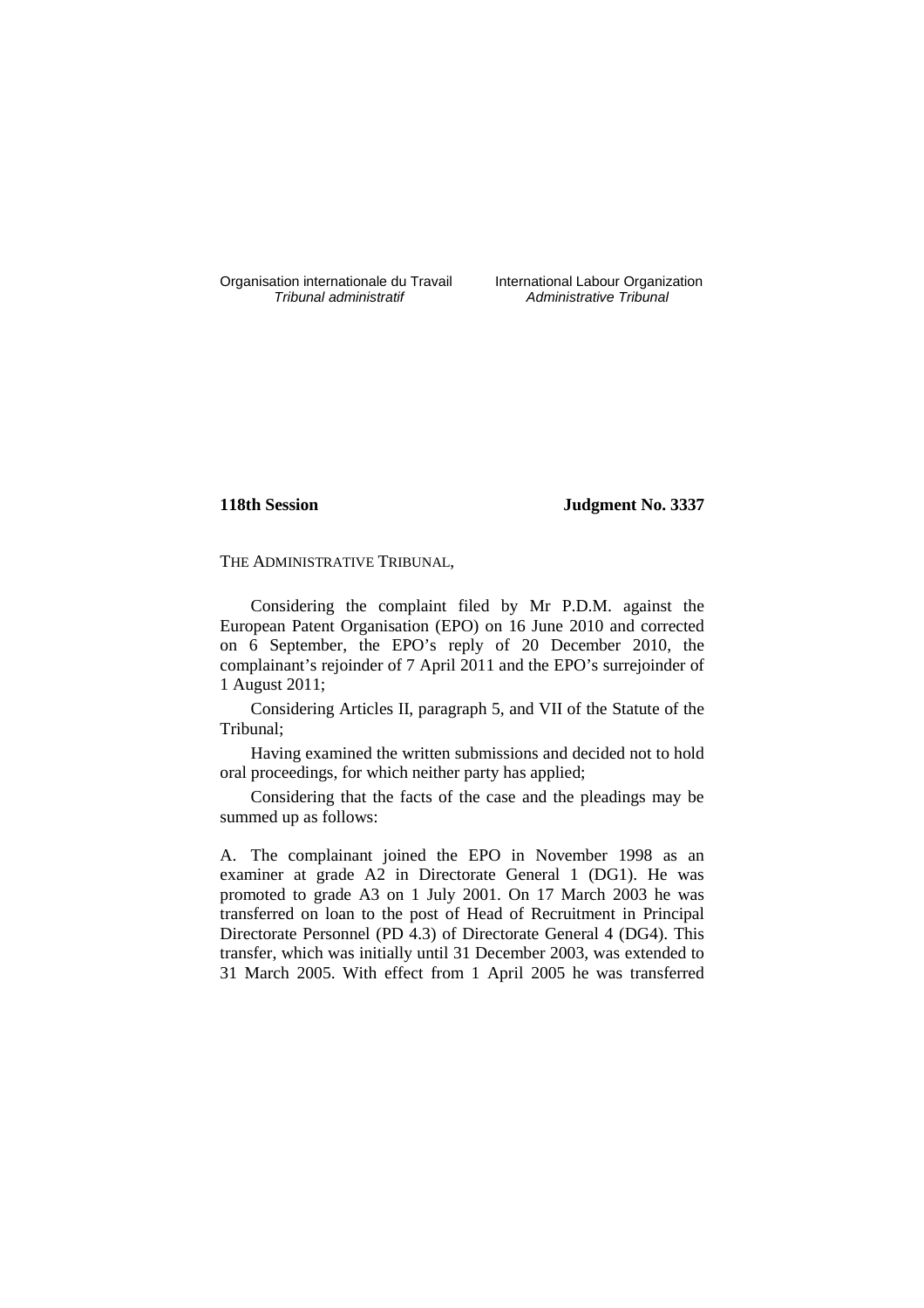to Principal Directorate European and International Affairs (PD 5.1) in Directorate General 5 (DG5). Following several proposals and discussions regarding his assignment, he was finally transferred with effect from 1 April 2006 to a permanent post in PD 5.1.

In September 2005 the complainant initiated a formal complaint of harassment, under Circular No. 286 on the Protection of the dignity of staff, against Mr L., his former supervisor and Principal Director of Personnel (first harassment complaint). He alleged that Mr L. had deliberately intimidated and harassed him over a period of two years, had delayed the recalculation of his reckonable experience, had manipulated his staff reports, had removed him from the post of Head of Recruitment in PD 4.3 and had demoted him to "a mere Human Resources Manager" in that Directorate, had violated the EPO's Service Regulations for Permanent Employees and its Financial Regulations and was also undermining his position in PD 5.1. In his report of 1 June 2006, the Ombudsman found that the complainant had been subjected to recurring inappropriate behaviour by Mr L., whose mishandling of numerous conflicts had undermined the complainant's dignity. He recommended that the Administration take swift and appropriate measures to settle the issues regarding the calculation of the complainant's reckonable experience, his staff reports and posts, that it take disciplinary measures against Mr L. based on the complainant's allegations and that it ensure that there would be no future contact between the complainant and Mr L. By a letter of 15 September 2006, the President of the EPO warned Mr L. that if he was informed of other repeated inadequate practices in the future, he would feel obliged to consider the possibility of imposing upon him disciplinary sanctions. Referring to the Ombudsman's conclusions regarding his management behaviour, he invited him to submit his comments in writing within a fortnight.

By another letter of the same day, the President notified the complainant of his final decision on his harassment complaint against Mr L. He stated that he accepted the Ombudsman's conclusions and that he had decided to take appropriate measures. With regard to his reckonable experience, staff reports and posts, the President indicated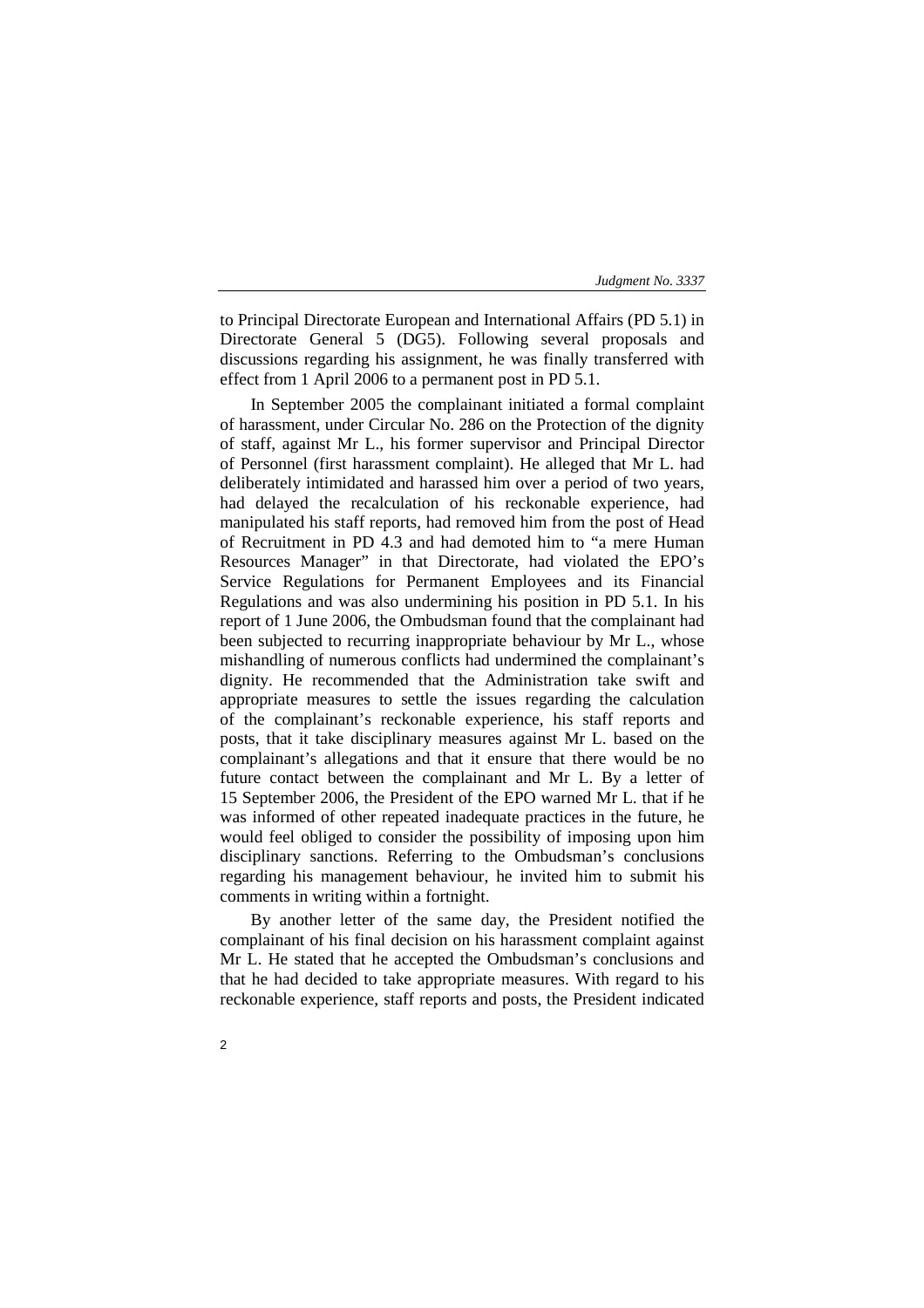that he did not want to interfere in the internal appeals on these issues, which were pending, but that he had asked the respective services to treat them as a matter of priority. He considered that it would be unrealistic to preclude any future contact between the complainant and Mr L., given the latter's function, but that their interactions would be kept to a strict minimum. He invited the complainant to make use of the psychological counselling services available to staff.

On 12 July 2007 the complainant wrote to the President – a new President had taken office on 1 July 2007 – seeking information on the state of implementation of the Ombudsman's recommendations. In her reply of 25 July 2007, the new President informed the complainant that her predecessor had already taken appropriate measures to implement his decision and that the Administration was under no obligation to reveal what measures these were. With regard to his pending appeals, she indicated that such proceedings required a certain amount of time and that, although the respective services were doing their best to deal with his appeals, there was a large number of earlier appeals. On 24 October 2007 the complainant again wrote to the President requesting immediate implementation of the Ombudsman's recommendations. In the event that she decided not to grant his request, he asked that his letter be treated as an internal appeal against the EPO's failure to implement the Ombudsman's recommendations. This appeal was referred to the Internal Appeals Committee (IAC) and registered under reference number RI/170/07. It was still pending when the present complaint was filed with the Tribunal.

On 4 June 2008 the complainant made allegations of harassment against Mr G. and Mr P., his Principal Director and Head of Department respectively, and on 17 June 2008 he requested that the President initiate a procedure under Circular No. 286 against them (second harassment complaint). After an initial refusal, the President agreed to refer these allegations to the Ombudsman. Following the Ombudsman's failure to adhere to the deadlines prescribed in Circular No. 286 and an action by him which the complainant perceived as a breach of confidentiality – the Ombudsman forwarded the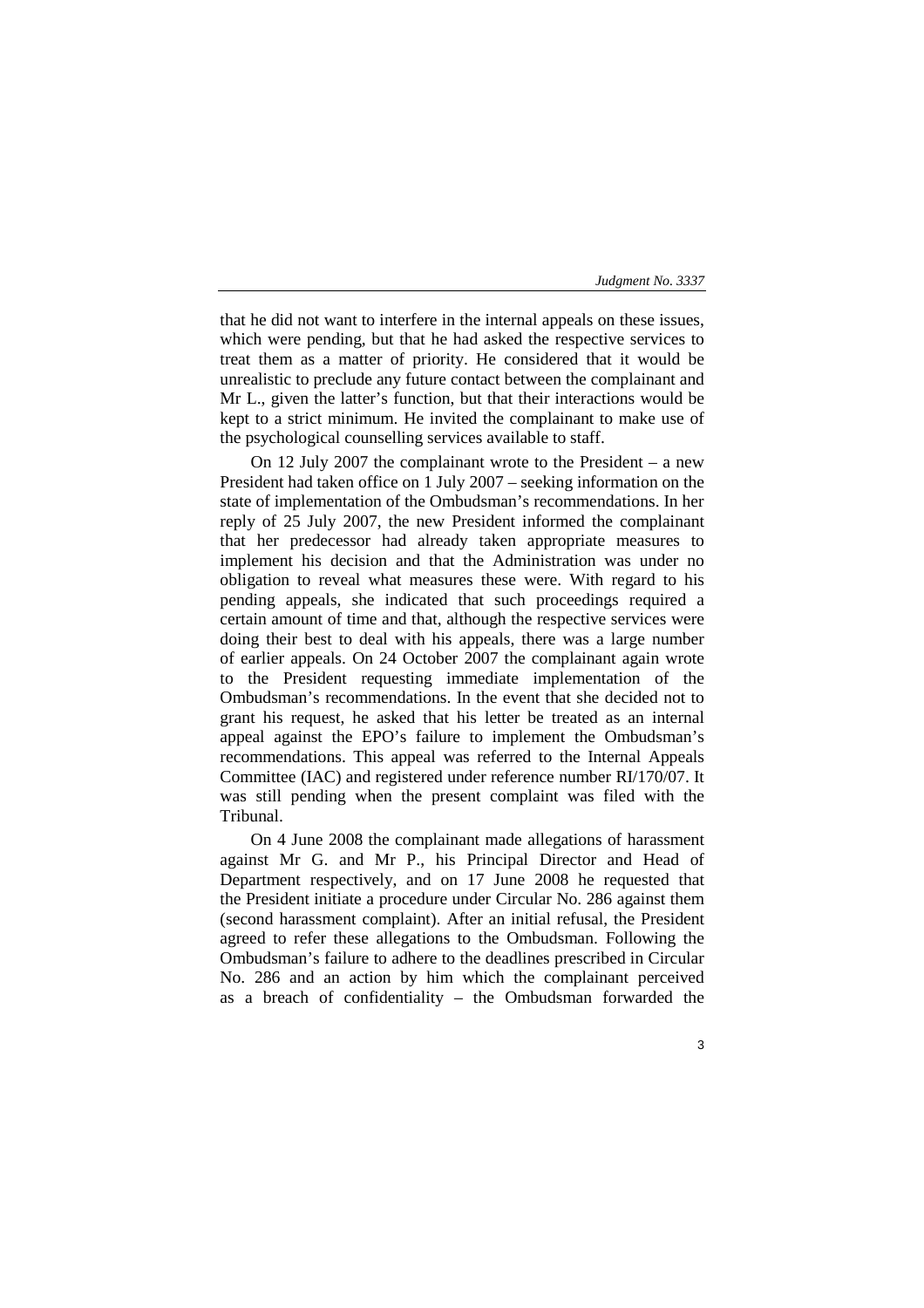complainant's e**-**mail containing the names of proposed witnesses to a third party – the complainant filed an internal appeal on 17 June 2009. In that appeal he raised several matters, including matters arising from his first harassment complaint. Referring to the Ombudsman's procedure on his second harassment complaint, he argued that the latter's failings had caused further delay in solving his problems with the Office and had also raised concerns as to how seriously his grievances were being dealt with. Amongst other relief, he requested the implementation of the Ombudsman's recommendations on his first harassment complaint, an "intervention in the harassment situation he was subjected to", disciplinary measures against Mr G. and Mr P. and assurances that neither of them would be in a position to influence his future career. He also requested damages and costs. This appeal was referred to the IAC and registered under reference number RI/104/09. The latter concluded in its opinion of 3 February 2010 that the investigation into the complainant's allegations of harassment against Mr G. and Mr P. and the Ombudsman's attempts to mediate were not carried out within a reasonable time frame. It unanimously recommended that the complainant be awarded 1,000 euros in moral damages for the delay in implementing the Ombudsman's procedure in respect of his second harassment complaint and one fifth of his reasonable costs on production of documentary evidence. It otherwise recommended that the appeal be dismissed as irreceivable in part and unfounded in its entirety. By letter of 26 March 2010, which is the impugned decision, the complainant was informed of the President's decision to follow the IAC's recommendation.

Prior to that, on 14 September 2009, the complainant wrote to the President claiming that the Ombudsman, to whom his harassment complaint against Mr G. and Mr P. had been referred, had failed to conduct the formal procedure in line with Circular No. 286 and requesting that he be instructed to submit his report thereon by 1 November 2009. He asked that his letter be treated as an internal appeal in the event that the President could not grant his request. This appeal was likewise referred to the IAC, which registered it under RI/145/09. The Ombudsman issued his report on the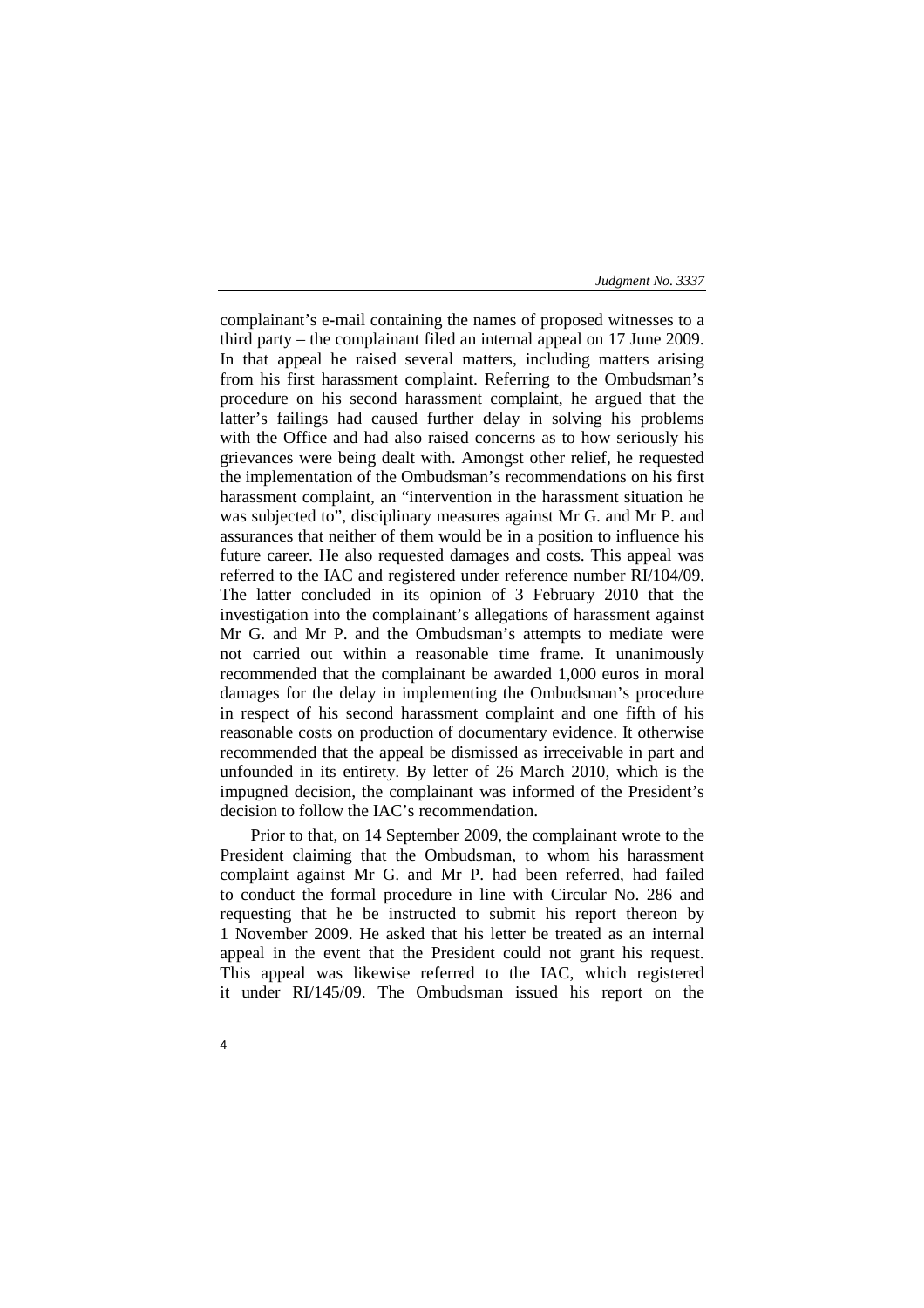complainant's second harassment complaint on 30 October 2009, stating that he had been unable to establish any direct signs of harassment on the part of Mr G. and Mr P. He considered that the complainant had failed to distance himself from the events which had led to his first harassment complaint and that this had caused him to view with suspicion all subsequent events. By a letter of 20 November 2009, the President notified the complainant of her decision, based on the Ombudsman's analysis, to reject his harassment complaint against Mr G. and Mr P. On 19 February 2010 the complainant filed an internal appeal against this decision on the ground that it was based on "questionable findings". This appeal was referred to the IAC and registered under reference number RI/35/10. Internal appeals RI/145/09 and RI/35/10 were still pending when the present complaint was filed with the Tribunal.

B. The complainant argues that the complaint is receivable. Relying on the Tribunal's case law, he contends that the internal remedies must be deemed exhausted within the meaning of Article VII of the Tribunal's Statute because, although he pursued his claims with due diligence, he was unable to obtain a final decision within a reasonable period of time and the internal appeal proceedings were unlikely to end within a reasonable time. He explains that he has lost all confidence in the EPO's internal procedure for dealing with harassment complaints, not only because, as a result of the EPO's delay in dealing with his complaint, one of his harassers, Mr G., has in the meantime retired and will thus never face the consequences of his actions, but also because the Ombudsman dealing with his second harassment complaint was untrustworthy and biased and he delayed the submission of his report. He adds that Circular No. 286, the only internal mechanism for the protection of staff subjected to harassment, was repealed in June 2007, thus leaving the process opaque and aggrieved staff without guarantees of due process.

On the merits, he contends that the EPO failed to put an end to the harassment to which he was subjected for almost seven years starting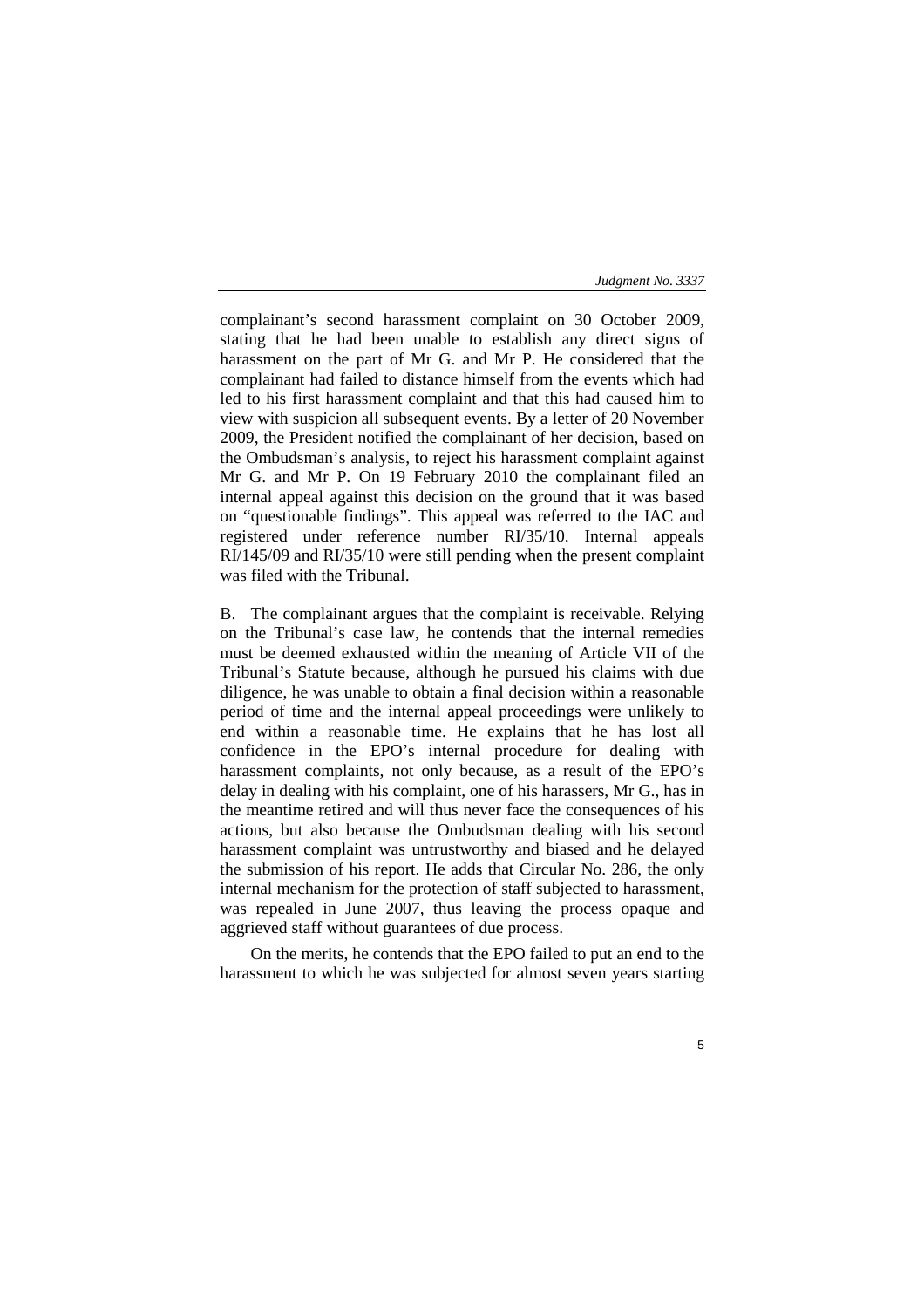in 2003, and which consisted in vexatious changes of duties, the downgrading of his post as Head of Recruitment in PD 4.3, false accusations and intimidation in that Directorate and orders that he act contrary to the EPO's Service Regulations and Financial Regulations. He also refers to his transfer from PD 4.3 to PD 5.1 and the attempts to arbitrarily remove him from his post in PD 5.1, and he claims that he was the victim of a systematic exclusion and retention of information. He maintains that he suffered attacks to his dignity in PD 5.1, inter alia through an unmanageable workload. He reproaches the EPO for breaching its duty of care towards him by failing to implement the Ombudsman's recommendations of June 2006 regarding his harassment complaint against Mr L. and also by failing to carry out proper conciliation procedures in response to his harassment complaints in PD 4.3 and PD 5.1. He strongly criticises the President's inaction in that respect which, he argues, forced him to lodge several internal appeals. He alleges a breach of procedural fairness in the Ombudsman's procedure in response to his harassment complaint against Mr G. and Mr P. as well as in the internal appeal proceedings. In his opinion, the EPO has failed to address the irremediable loss of career advancement opportunities which he suffered due to the undue delay in the calculation of his reckonable experience, the manipulation of his staff reports in both PD 4.3 and PD 5.1, the interference of Mr L. in his career advancement, the EPO's refusal to offer him vocational training and the health problems he suffered as a result of his harassment.

The complainant asks that the EPO be ordered to intervene in a swift and concrete manner in the harassment situation he is subjected to and to provide assurances that Mr P. will not be in a position to influence his future career. He also asks that the EPO be instructed to submit his staff reports for the period from 1 April 2006 to 30 June 2009. He claims 60,000 euros in moral damages, 30,000 euros in material damages, 60,000 euros in exemplary damages, and costs. He claims interest at the rate of 8 per cent per annum on all amounts awarded and he requests that "the capital of interest […] be monthly indexed based on the basis rate of the European Central Bank in order to maintain the real monetary value of the claim".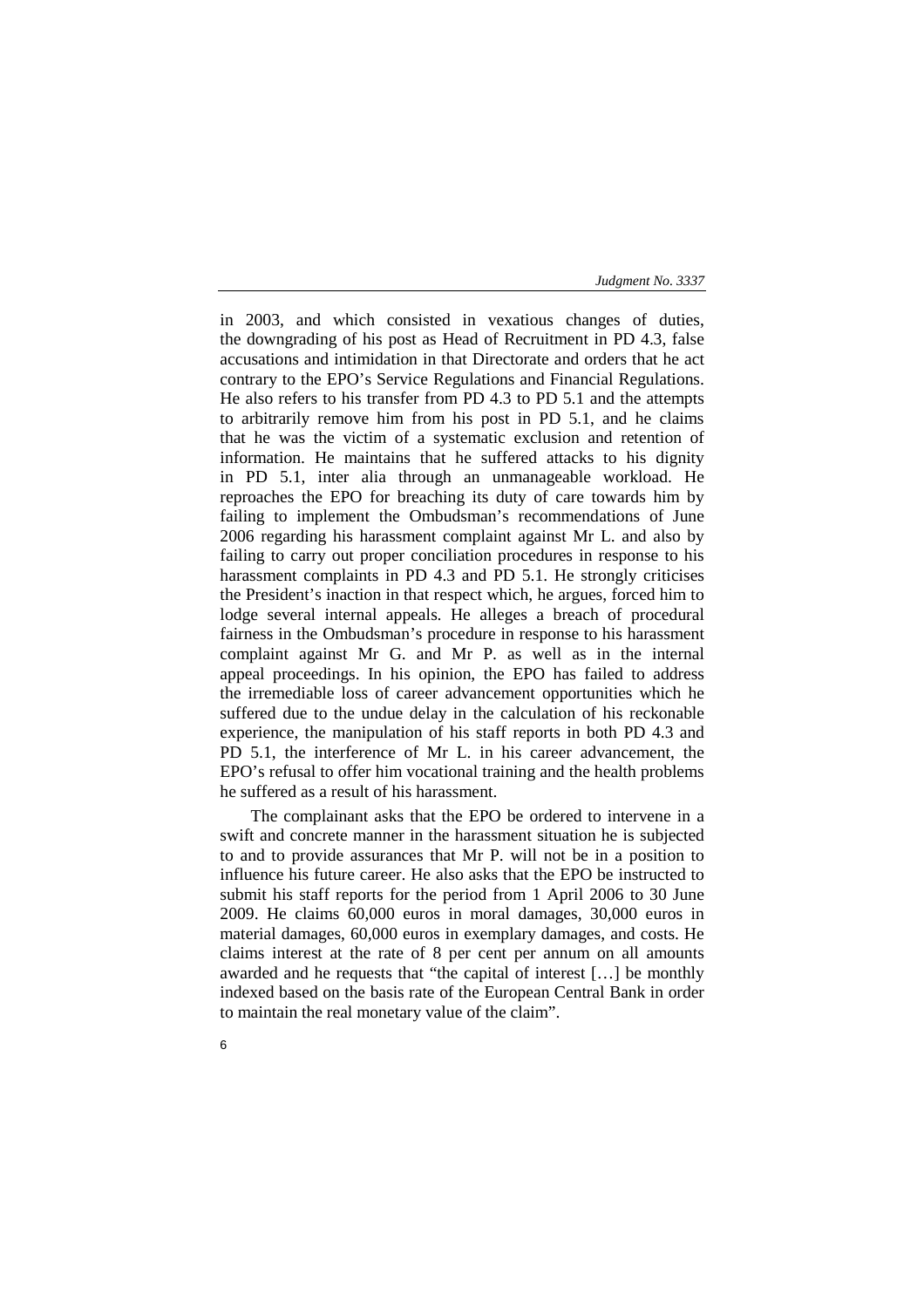C. In its reply the EPO contends that the complaint is irreceivable to the extent that some of the issues raised by the complainant in his brief are the subject matter of internal appeals which are either still pending before the IAC, or which have been completed without being challenged in time and must therefore be deemed closed. It adds that the complainant also refers to decisions taken after the appeal underlying the present complaint was lodged, and that the issues raised in that connection are likewise irreceivable for failure to exhaust internal remedies. It also considers that the complainant's claims for a "swift and concrete intervention" in the harassment situation to which he is subjected, for assurances that Mr P. will not be in a position to influence his future career and for the submission by the EPO of his staff reports for the period from 1 April 2006 to 30 June 2009 are irreceivable, the first two for want of a cause of action – the complainant no longer works with Mr G. or Mr P. – and the third for failure to exhaust internal remedies. As to the claim regarding the indexation of "the capital of interest", it observes that it is unclear and that there is no starting date indicated for the calculation of interest.

On the merits, the EPO argues that the complaint is unfounded. With regard to the complainant's alleged harassment in PD 5.1, it notes that the issue is premature, as internal appeals RI/145/09 and RI/35/10 are still pending. On a subsidiary basis, it notes that the circumstances in which the alleged harassment took place no longer exist. Indeed, Mr G. has retired and there is no real risk that Mr P. will ever interfere with the complainant's career – he is no longer the head of the complainant's department. What is more, the complainant has been released from normal duties to assume his functions as a staff representative. As to the complainant's allegation of lack of due process guarantees in dealing with harassment complaints, it observes that since the suspension of Circular No. 286, such complaints are governed by an ad hoc procedure based on general principles of law, which fully meets all due process requirements.

The EPO denies any breach of its duty of care towards the complainant. It points out in this regard that the Ombudsman's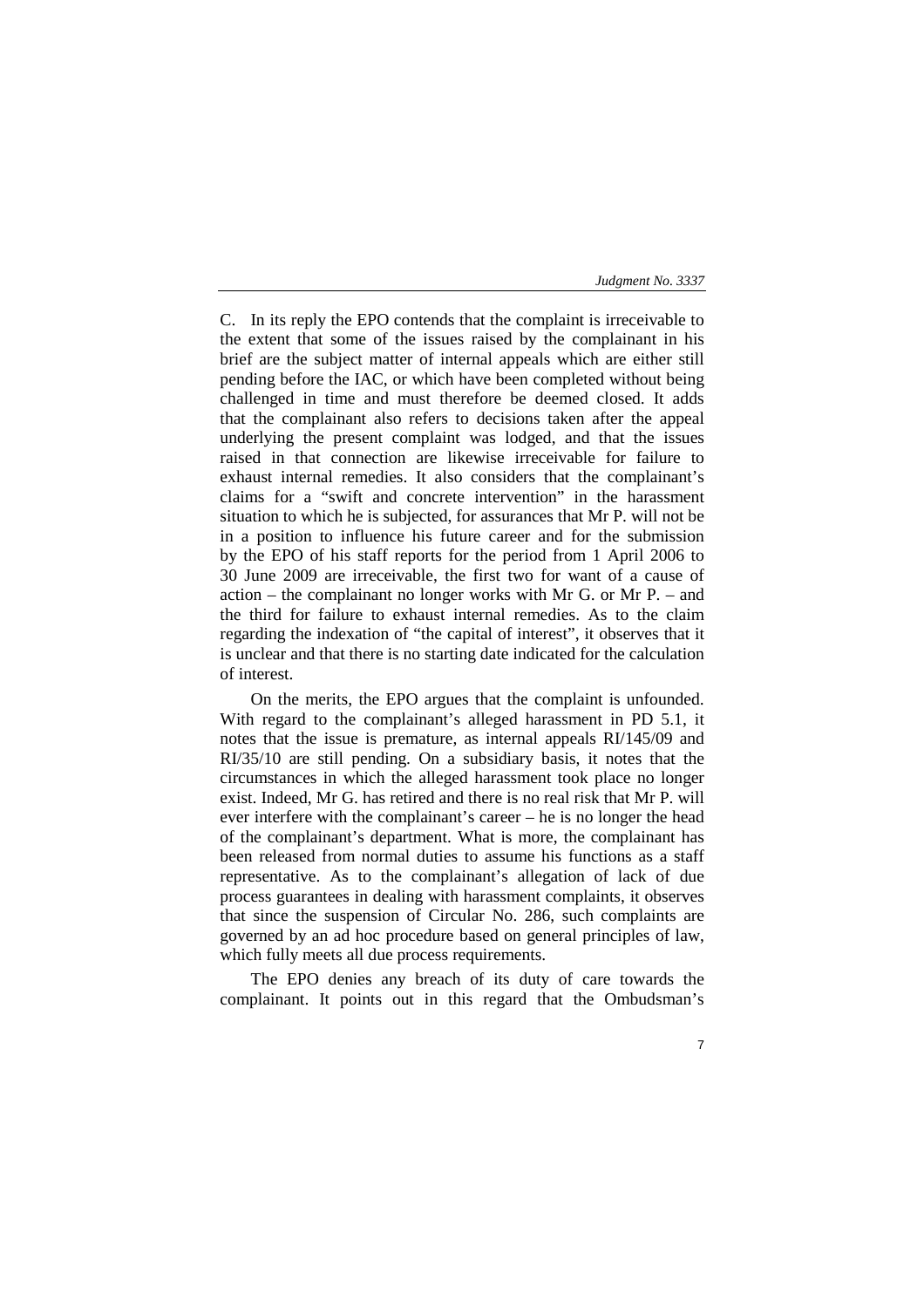recommendations on the complainant's harassment complaint against Mr L. are the subject of pending appeal RI/170/07, that the complainant was able to contest by means of internal appeals what he considered to be unfavourable decisions and that there was no unreasonable delay in implementing the Ombudsman's procedure on his second harassment complaint. It adds that, under the Tribunal's case law, the complainant cannot request the imposition of disciplinary measures on another staff member and that, in any event, he has already been awarded damages for the delay in the Ombudsman's procedure on his second harassment complaint as well as costs. It thus invites the Tribunal to dismiss the claims for moral, material and punitive damages and costs as unfounded.

D. In his rejoinder the complainant presses his pleas. He argues that, rather than taking swift and concrete action against his harassers, the EPO chose to "tolerate" the fact that his internal appeals were pending for many years, thereby violating its duty of care towards him as well as his right to a fair procedure. He explains that the issue of his staff report for the period from 1 April 2005 to 31 March 2006 remains unresolved. As further evidence of the EPO's failure to afford him a fair procedure, he refers to the EPO counsel's insistence on having the hearing before the IAC for internal appeals RI/145/09 and RI/35/10 conducted in French, despite his prior formal request that the proceeding be conducted in English or German and his counsel's insufficient knowledge of the French language. He specifies that he claims interest on all awards of damages from the date of delivery of the Tribunal's judgment until the end of the month in which the EPO executes all orders made by the Tribunal.

E. In its surrejoinder the EPO maintains its position in full. It observes that IAC proceedings may be conducted in any EPO official language. As French is one of the EPO's official languages and in fact the complainant's preferred language – the complainant is a Belgian national – it is hard to see how the EPO counsel's preference for French amounted to a failure to afford the complainant a fair hearing.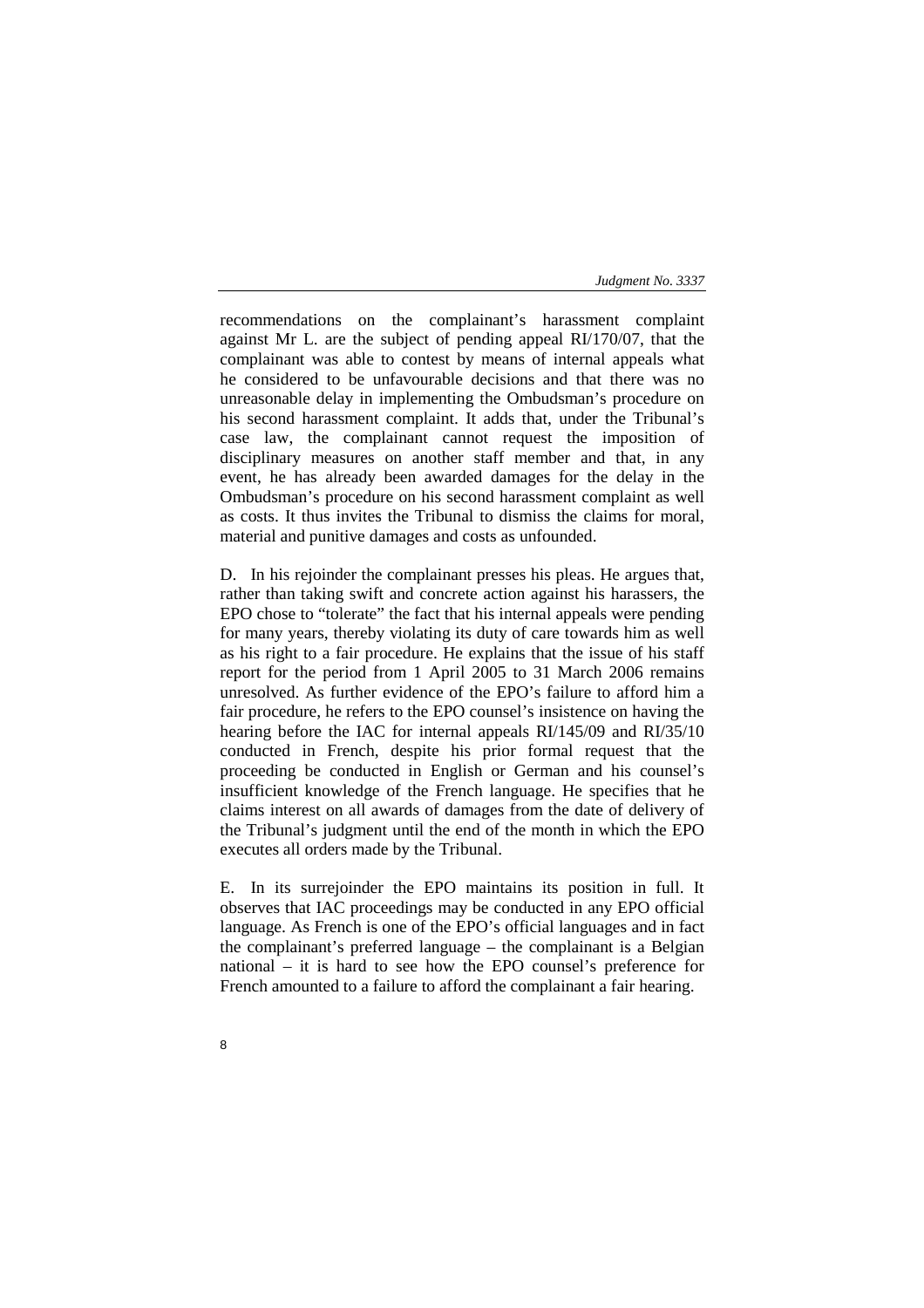## CONSIDERATIONS

1. This matter is one of a number of appeals which the complainant has instituted concerning the Ombudsman's procedures initiated by the complainant against some of his superior officers alleging harassment and inappropriate behaviour by them. The present matter commenced as a claim he lodged by way of an internal appeal filed on 17 June 2009, which the President of the Office deemed to be inadmissible on the ground that it related to matters which were already the subject of pending appeal proceedings and a pending investigation by the Ombudsman. The President then referred the claim to the IAC, which registered it as internal appeal RI/104/09, on 12 August 2009.

2. In the impugned decision, which is contained in the letter of 26 March 2010, the President accepted the unanimous recommendations of the IAC dated 3 February 2010. The IAC had recommended an award to the complainant of 1,000 euros in moral damages for delay in implementing the Ombudsman's procedure that arose out of the complainant's second harassment complaint against Mr G. and Mr P., his Principal Director and Head of Department, respectively, in PD 5.1 where he worked at the material times. The IAC had also recommended that the EPO should have met 20 per cent of the complainant's costs. However, the IAC otherwise recommended the dismissal of the appeal as irreceivable or unfounded.

3. In his complaint, the complainant asks the Tribunal for the following relief:

- (a) To order swift and concrete intervention in the harassment situation that he is subjected to.
- (b) To instruct the President to ensure that Mr P. will not be in a position to influence the complainant's future career or to intervene in it.
- (c) To instruct the EPO to submit his staff reports for the period from 1 April 2006 to 30 June 2009.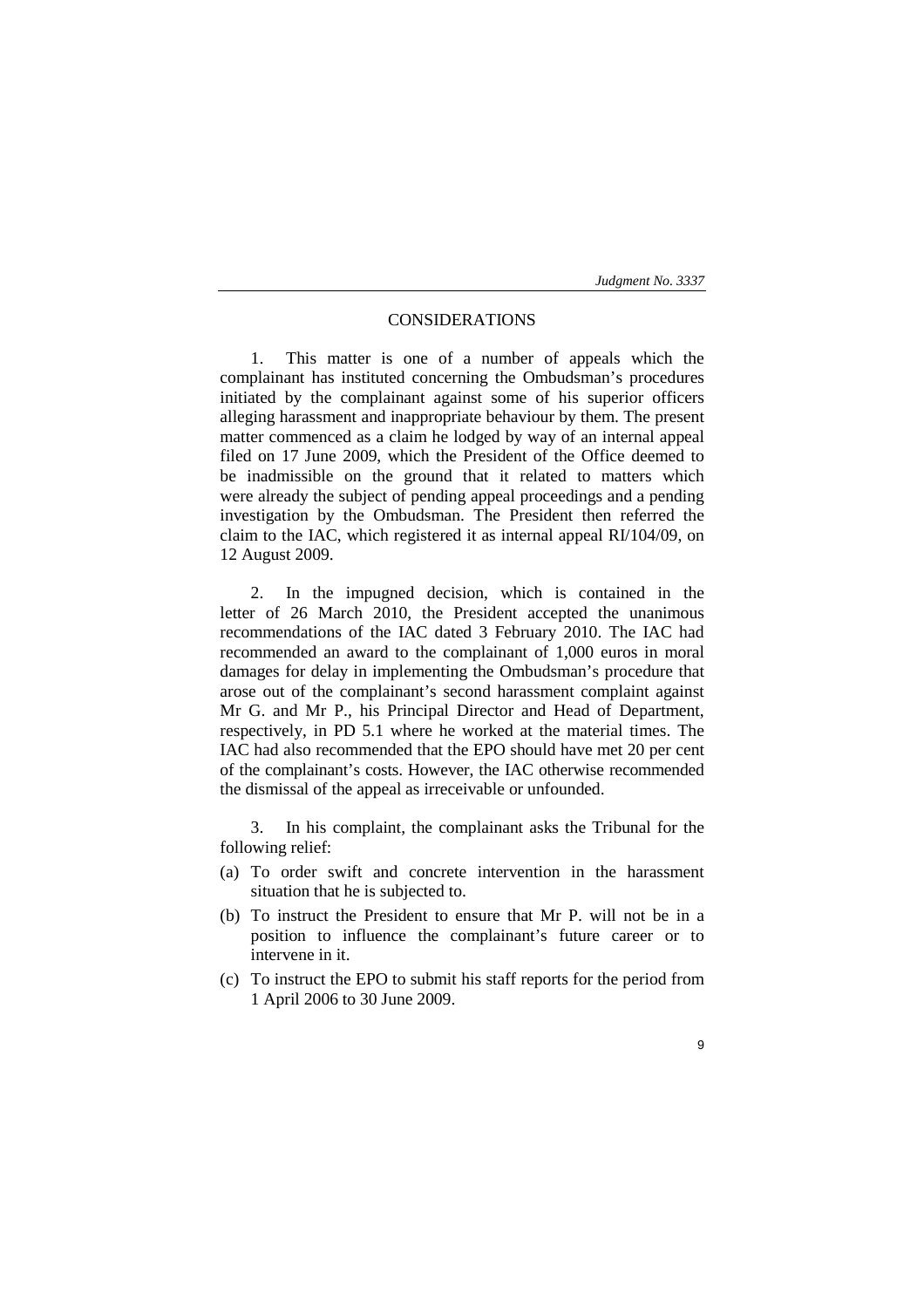- (d) To order the EPO to pay him a minimum of 60,000 euros in moral damages, and 8 per cent per annum interest thereon, for failing in its duty of care to remedy the harassment situation and letting it escalate notwithstanding his complaints about it.
- (e) To order the EPO to pay him 30,000 euros in material damages for the irreversible loss of his career advancement opportunities.
- (f) To order the EPO to pay him a minimum of 60,000 euros in exemplary damages for allowing further violation of his dignity for a period of over seven years and for undue delays in the settlement of conflicts generated by his stigmatisation in the EPO.
- (g) To order the EPO to pay costs.
- (h) To order the EPO to pay him 8 per cent per annum interest on the damages and costs awarded where the EPO's wrongful misdemeanours persist. The capital of interest to be monthly indexed based on the basic rate of the European Central Bank in order to maintain the real monetary value of the claim.

4. The EPO states that while the complaint is receivable *ratione temporis*, claims (a), (b), (c) and (h) are irreceivable for other reasons.

5. Claim (a) is unclear as stated. The complainant's second harassment complaint, which underlies his present complaint, identified Mr G. and Mr P. as the persons who were involved in the alleged harassment or inappropriate behaviour towards him. Claim (a) is redundant to the extent that it is intended to seek swift and concrete intervention in the harassment situation that he was allegedly subjected to by those two superior officers. This is because Mr P. retired on 1 March 2009, before the complainant's internal appeal relating to his second harassment complaint was lodged by letter of 17 June 2009. The Tribunal cannot now intervene in the situation in relation to Mr P. Neither can the Tribunal now intervene in the situation in relation to Mr G. He is no longer in a superior or supervisory position over the complainant as the complainant was released from his normal duties to work full time as a staff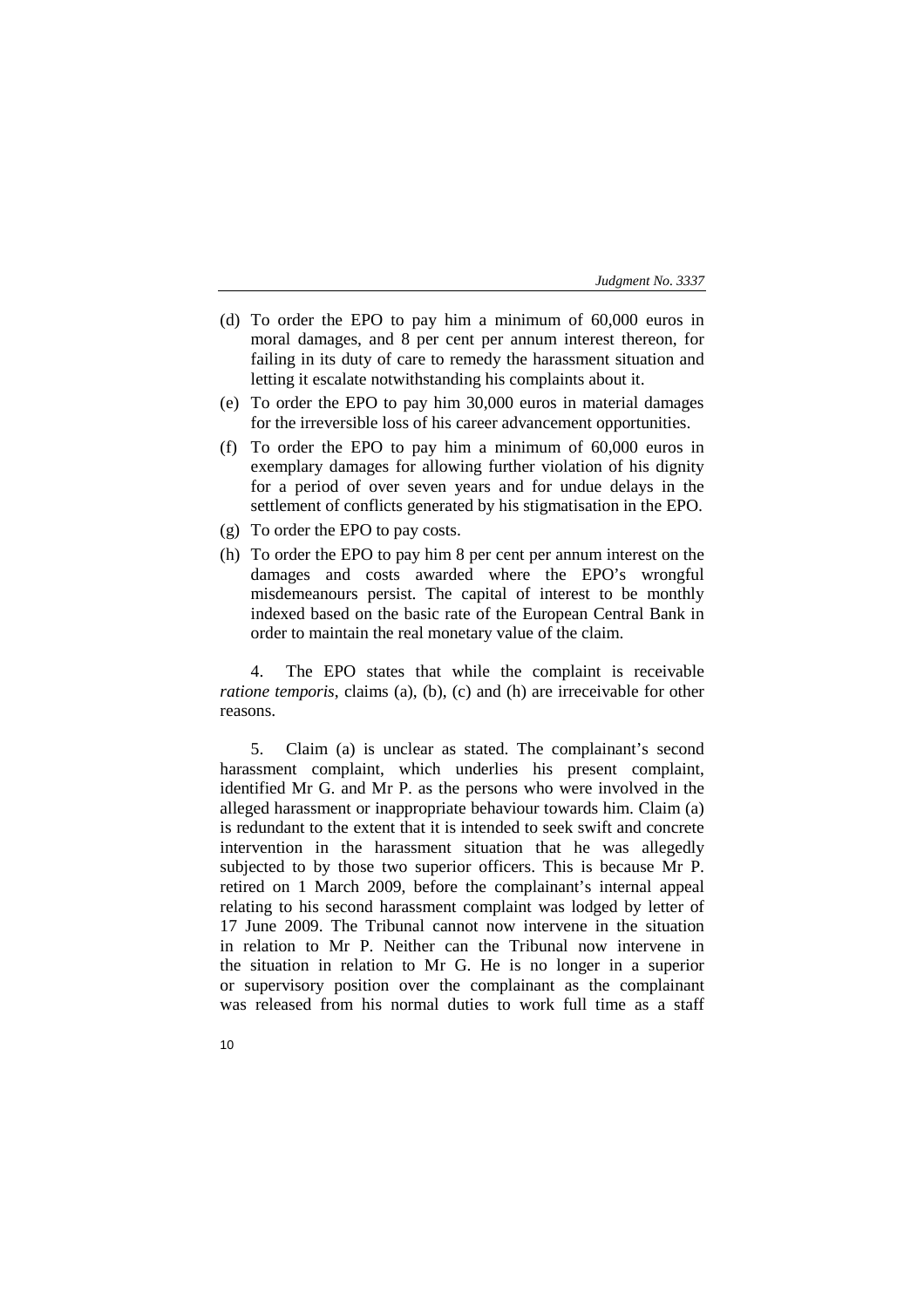| Judgment No. 3337 |  |  |  |
|-------------------|--|--|--|
|-------------------|--|--|--|

representative. Mr G. does not now work in PD 5.1. In the circumstances, claim (a) has been partially overtaken by other events.

6. However, the Tribunal also notes that in the complainant's internal appeal, which underlies this complaint, he exhorted the President of the Office to implement the recommendations of the Ombudsman's report of 2006, which emerged from his first harassment complaint. He also requested the President's expeditious intervention to halt further harassment towards him. This obviously mirrors the "swift and concrete intervention in the harassment situation" which is what the complainant seeks in claim (a). This aspect of that claim, which invites the Tribunal to determine whether the EPO breached its duty of care towards him by failing to take prompt measures to protect him from harassment, is receivable.

7. Claim (b) is irreceivable as it does not reasonably provide a cause of action. It would be exceptional for the Tribunal to instruct the President to ensure that Mr P. will not be in a position to influence the complainant's future career or to intervene in it, as the complainant requests. This is because this claim points to a future possibility rather than to a current grievance and present injury. As the Tribunal observed in Judgment 1712, under 10, "[t]he necessary, yet sufficient, condition of a cause of action is a reasonable presumption that the decision will bring injury. The decision must have some present effect on the complainant's position." A reasonable presumption to this effect does not arise in the present complaint, given that the complainant has worked full time as a staff representative, and Mr P., who is now working with a different directorate, has no work contact with the complainant.

8. Claim (c) is plainly irreceivable for failure to exhaust the internal means of redress. It was in no instance a claim in any of the internal procedures underlying the present complaint.

9. Claim (h) is a claim for interest and will be dealt with accordingly.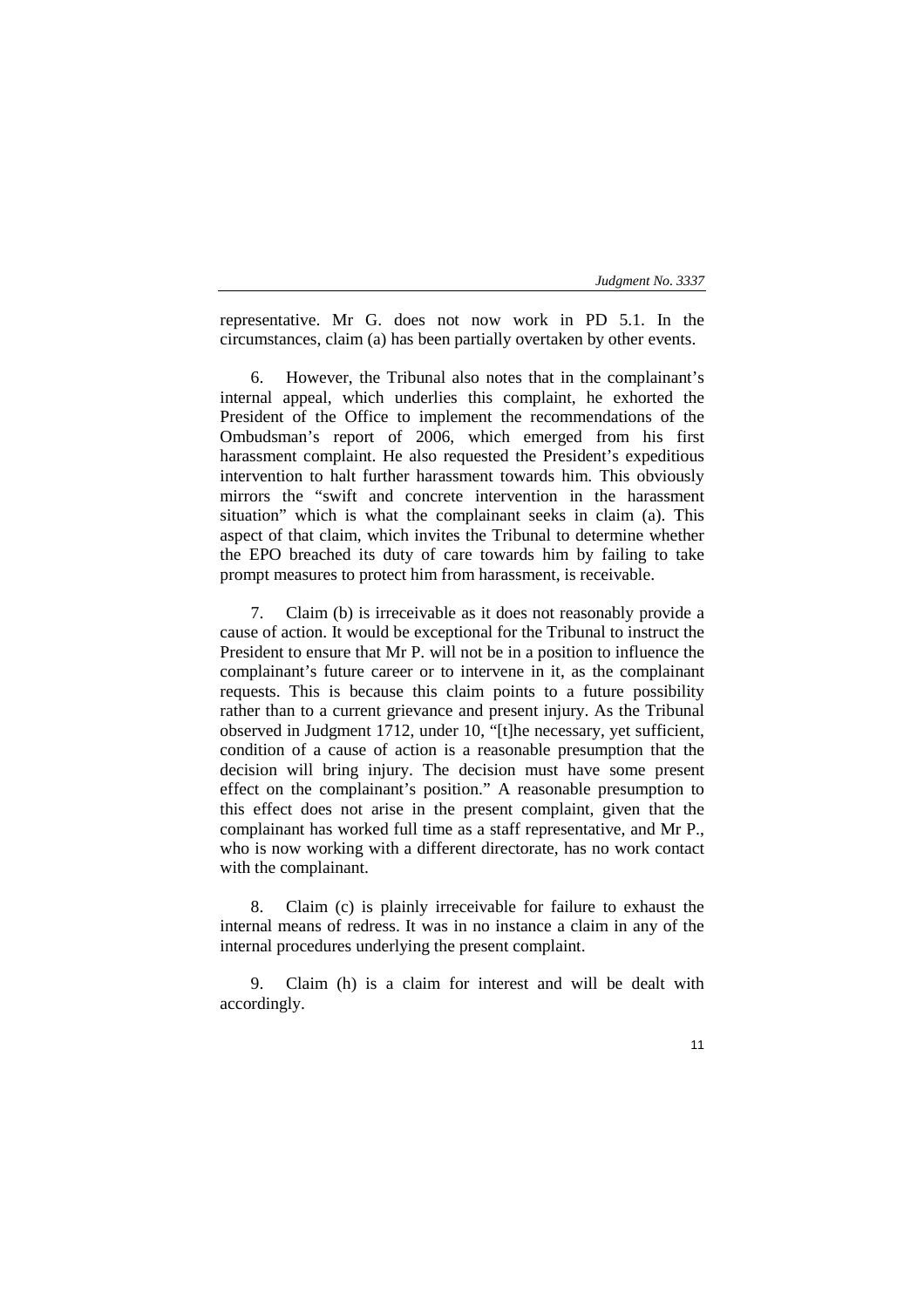10. The merits of claim (a), to the extent that it seeks damages for the breach of duty to expedite the harassment proceedings relating to the complainant's employment in PD 5.1, is therefore now considered.

11. The Tribunal has consistently stressed the serious nature of allegations of harassment in the workplace and the need for international organisations to investigate such allegations promptly and thoroughly. This is a function of the organisation's duty of care to its staff members to uphold their dignity. In Judgment 3071, under 36, for example, the Tribunal stated as follows:

"It is well established that an international organisation has a duty to its staff members to investigate claims of harassment. That duty extends to both the staff member alleging harassment and the person against whom a complaint is made (see Judgment 2642, under 8). [...] Further, the duty is a duty to investigate claims of harassment 'promptly and thoroughly' (see Judgment 2642, under 8)."

12. It is in relation to this obligation that the Tribunal, in Judgment 3069, under 12, for example, stated that international organisations have to ensure that an internal body that is charged with investigating and reporting on claims of harassment is properly functioning.

13. In keeping with these requirements, the EPO introduced Circular No. 286 of 27 May 2005. The Circular was under the rubric "Protection of the dignity of staff". The policy objectives set out in the Circular stated, for example, that harassment and associated behaviour disregards a person's dignity and is contrary to the interests of the Organisation. It is also stated that harassment will be taken seriously, and, accordingly, the goal of the policy was to provide the confidence to encourage staff members to bring such complaints without fear of ridicule. The Circular provided guidelines for the protection of staff members from harassment. It defined the roles that Managers and Confidential Counsellors are expected to play at the very early stages after a harassment complaint is made to facilitate its prompt informal resolution. It also provided a procedure for the formal resolution of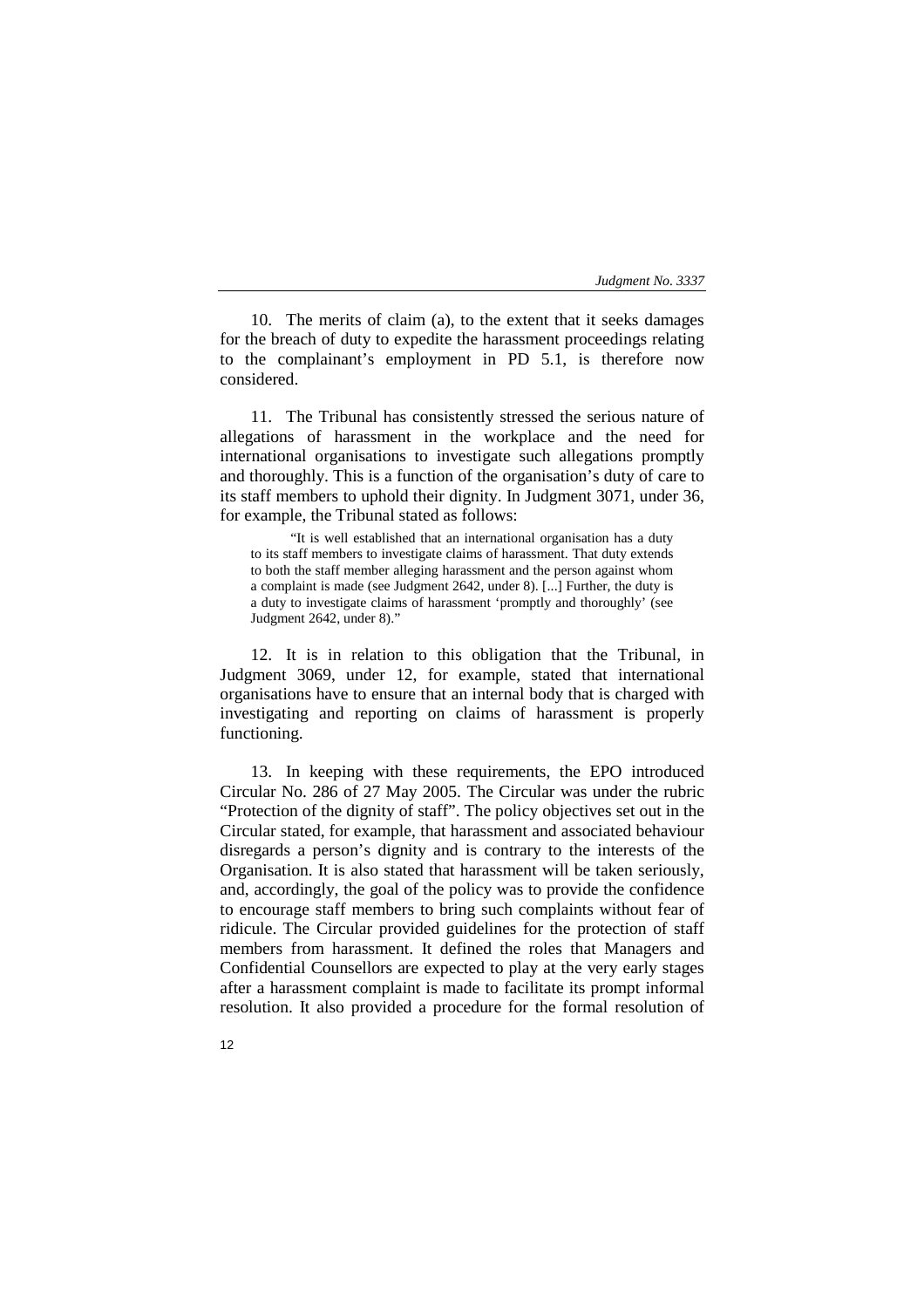such complaints. Article 11 required the formal procedure to be completed and the Ombudsman's report to be produced within three months of the receipt of a written harassment complaint.

14. Circular No. 286 entered into force on 1 June 2005 for a three-year trial period. It was to be subjected to a yearly review by a joint working group. The group should have made recommendations to the President on changes to the guidelines. Article 18(2) of the Circular provided, in effect, that the guidelines contained in the Circular were to continue to apply pending the President's decision on these recommendations.

15. The evidence plainly shows that the EPO failed in its duty towards the complainant to provide a prompt resolution for his complaint of alleged harassment in PD 5.1. The complainant lodged his second written harassment complaint on 17 June 2008 and there was no resolution of it by the time he filed the internal appeal on 17 June 2009. This was too long and in breach of the EPO's duty of care to him to take prompt measures to deal with such a complaint. This breach entitles the complainant to moral damages.

16. The Tribunal however makes it clear that, while it considers the investigative process was flawed on account of the delay, it does not follow that the complainant was in fact subjected to harassment or inappropriate behaviour. That question will be determined in due course in the relevant proceedings on his relevant underlying internal appeals.

17. The complainant seeks material damages. The Tribunal makes no award under this head as the complainant has not proved actual loss. Neither does the Tribunal award exemplary damages as this is not a proper case in which to do so. The Tribunal will award the complainant moral damages in the amount of 4,000 euros, inclusive of the 1,000 euros awarded in the impugned decision. As he succeeds in part, the complainant is also entitled to costs, which are set at 3,000 euros.